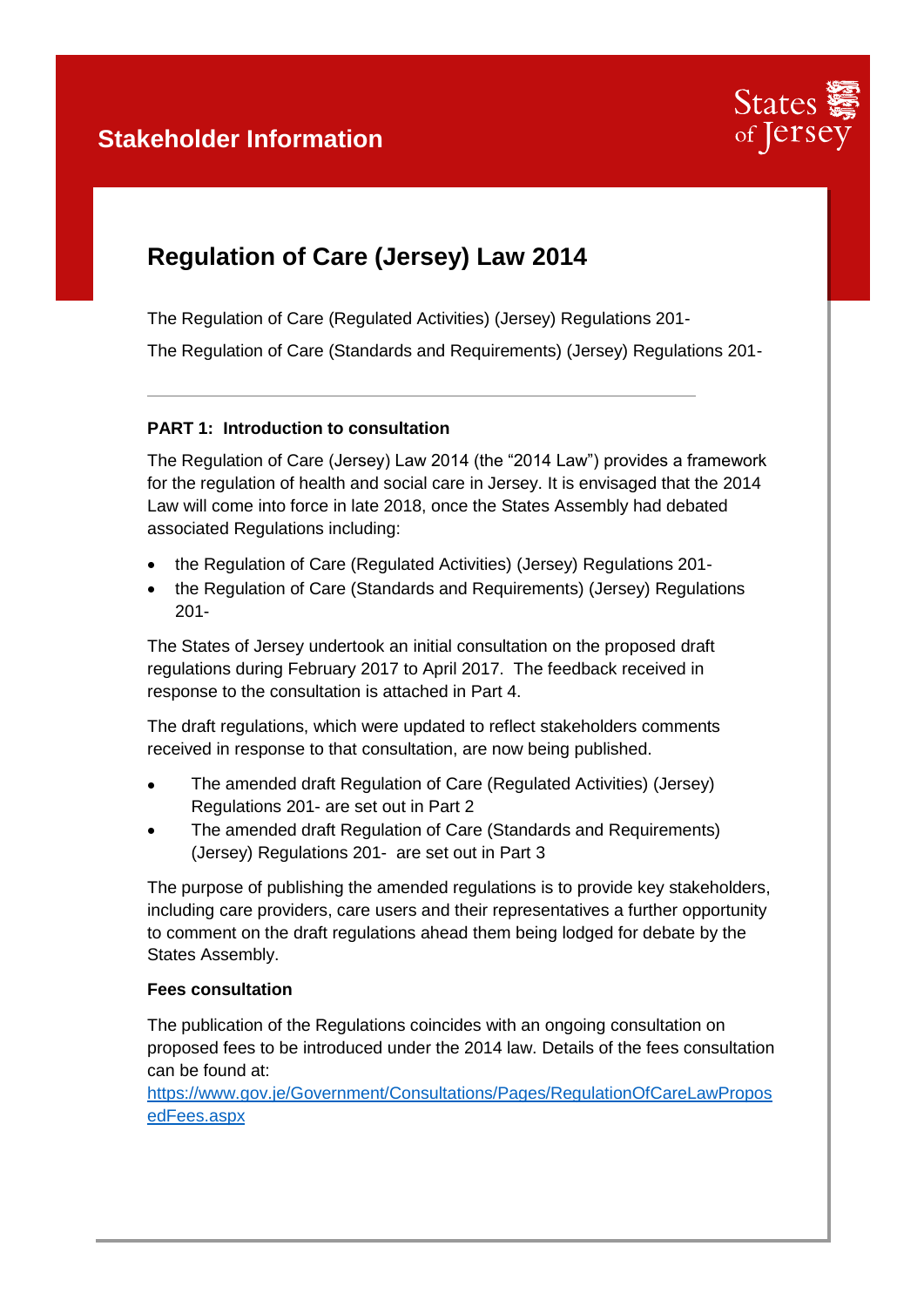## **Stakeholder Information**



### **Ways to comments or ask questions**

If you have any comments, or any questions, about the amended draft Regulations, contact Christine Blackwood:

| Telephone: | +44 (0) 1534 445798 |
|------------|---------------------|
| Email:     | c.blackwood@gov.je  |
| Write to:  | 23 Hill Street      |
|            | St Helier, JE2 4UA  |

| Date published:                  | 19 July 2018   |
|----------------------------------|----------------|
| <b>Closing date for comments</b> | 21 August 2018 |

#### How we will use your information

The information you provide will be processed by the Community and Consultation Affairs Department in compliance with the Data Protection (Jersey) Law 2018 for the purposes of this consultation. For more information, please read our privacy notice at the end of this document.

The States of Jersey may quote or publish responses to this consultation including *(sent to other interested parties on request, sent to the Scrutiny Office, quoted in a published report, reported in the media, published o[n www.gov.je,](http://www.gov.je/) listed on a consultation summary etc.)* but will not publish the names and addresses of individuals without consent. Confidential responses will still be included in any summary of statistical information received and views expressed. Under the Freedom of Information (Jersey) Law 2011, information submitted to this consultation may be released if a Freedom of Information request requires it but no personal data may be released.

Do you give permission for your comments to be quoted?

| 1. | - No                |  |
|----|---------------------|--|
|    | 2. Yes, anonymously |  |
|    |                     |  |

3. Yes, attributed  $\Box$ 

Name to attribute comments to:

Organisation to attribute comments to, if applicable: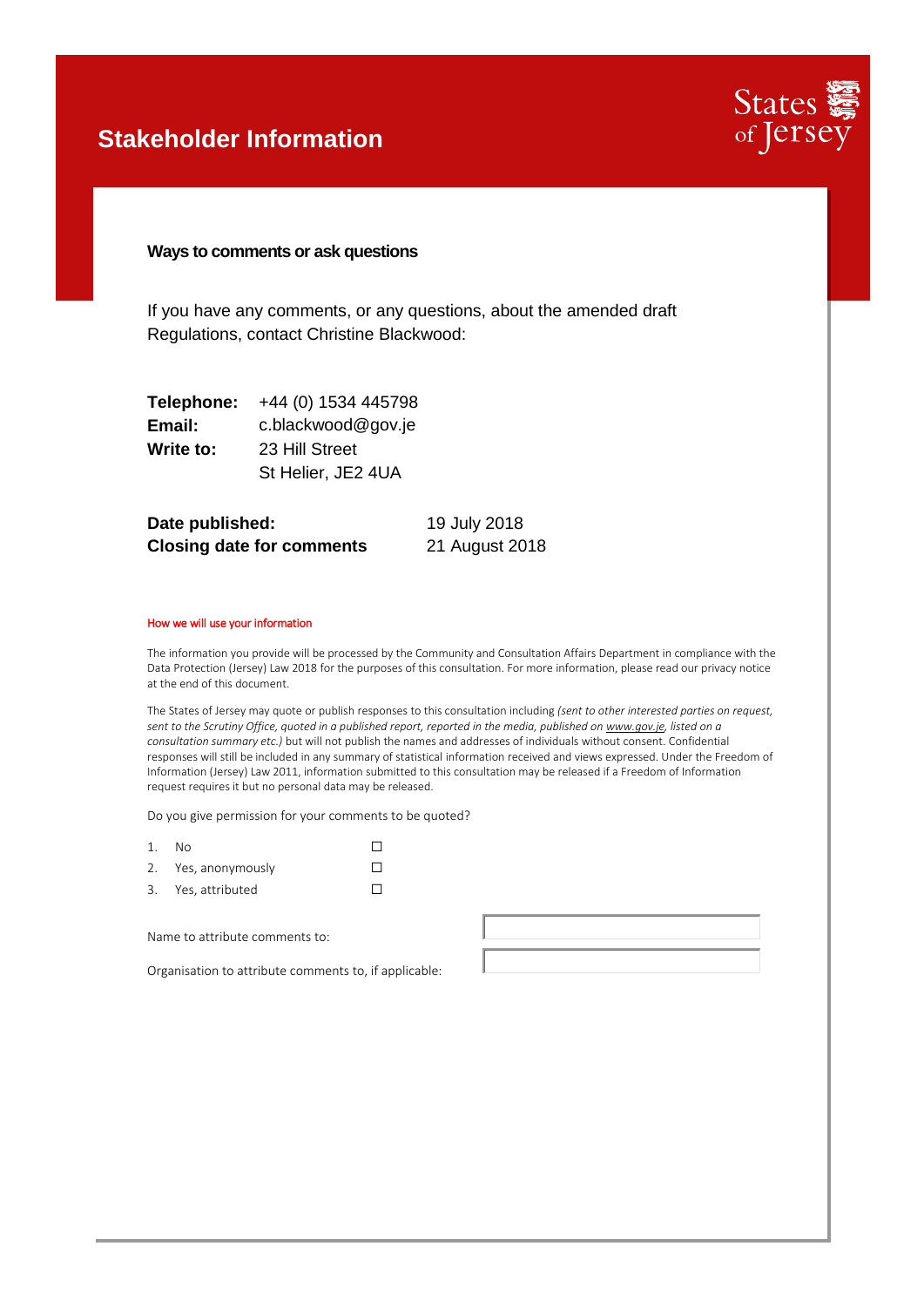

# **Data Protection (Jersey) Law 2018 Privacy Notice**

### **How will we use the information about you?**

We will use the information you provide in a manner that conforms to the Data Protection (Jersey) Law 2018.

We will endeavour to keep your information accurate and up to date and not keep it for longer than is necessary. In some instances the law sets the length of time information has to be kept. Please ask to see our retention schedules for more detail about how long we retain your information.

We may not be able to provide you with a service unless we have enough information or your permission to use that information.

We will not pass any personal data on to anyone outside of the States of Jersey, other than those who either process information on our behalf, or because of a legal requirement, and we will only do so, where possible, after we have ensured that sufficient steps have been taken by the recipient to protect your personal data.

We will not disclose any information that you provide 'in confidence', to anyone else without your permission, except in the few situations where disclosure is required by law, or where we have good reason to believe that failing to share the information would put someone else at risk. You will be told about this unless there are exceptional reasons not to do so.

We do not process your information overseas using web services that are hosted outside the European Economic Area.

### **Data Sharing**

We may need to pass your information to other States of Jersey (SOJ) departments or organisations to fulfil your request for a service. These departments and organisations are obliged to keep your details securely, and only use your information for the purposes of processing your service request.

We may disclose information to other departments where it is necessary, either to comply with a legal obligation, or where permitted under other legislation. Examples of this include, but are not limited to: where the disclosure is necessary for the purposes of the prevention and/or detection of crime; for the purposes of meeting statutory obligations; or to prevent risk of harm to an individual, etc.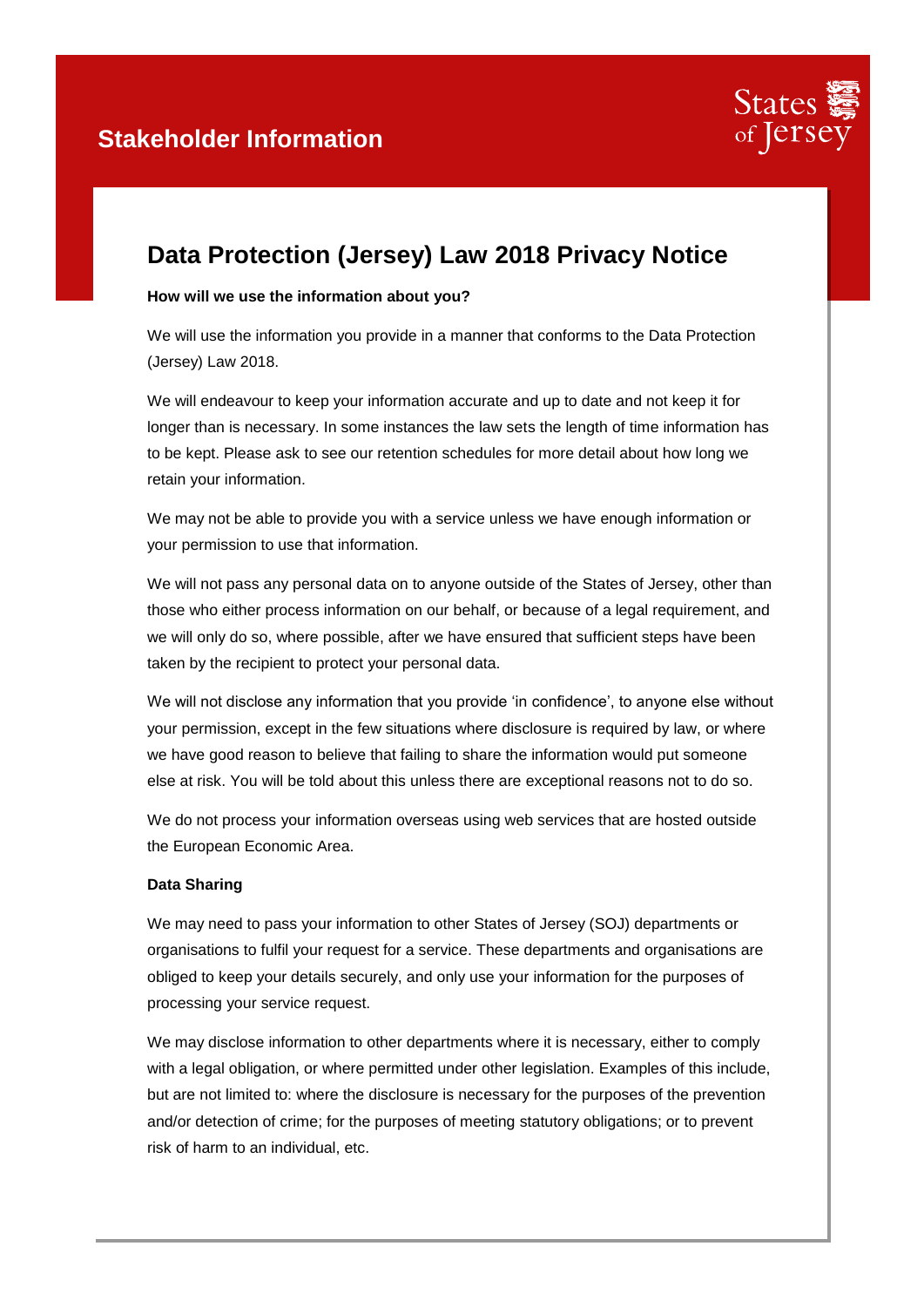## **Stakeholder Information**



At no time will your information be passed to organisations for marketing or sales purposes or for any commercial use without your prior express consent.

### **Your rights**

### **You can ask us to stop processing your information**

You have the right to request that we stop processing your personal data in relation to any of our services. However, this may cause delays or prevent us delivering a service to you. Where possible we will seek to comply with your request but we may be required to hold or process information to comply with a legal requirement.

### **You can withdraw your consent to the processing of your information**

In the few instances when you have given your consent to process your information, you have the right to withdraw your consent to the further processing of your personal data. However, this may cause delays or prevent us delivering a service to you. We will always seek to comply with your request but we may be required to hold or process your information in order to comply with a legal requirement.

### **You can ask us to correct or amend your information**

You have the right to challenge the accuracy of the information we hold about you and request that it is corrected where necessary. We will seek to ensure that corrections are made not only to the data that we hold but also any data held by other organisations/parties that process data on our behalf.

### **You request that the processing of your personal data is restricted**

You have the right to request that we restrict the processing of your personal information. You can exercise this right in instances where you believe the information being processed in inaccurate, out of date, or there are no legitimate grounds for the processing. We will always seek to comply with your request but we may be required to continue to process your information in order to comply with a legal requirement.

### **You can ask us for a copy of the information we hold about you**

You are legally entitled to request a list of, or a copy of any information that we hold about you. However where our records are not held in a way that easily identifies you, for example a land registry, we may not be able to provide you with a copy of your information, although we will do everything we can to comply with your request.